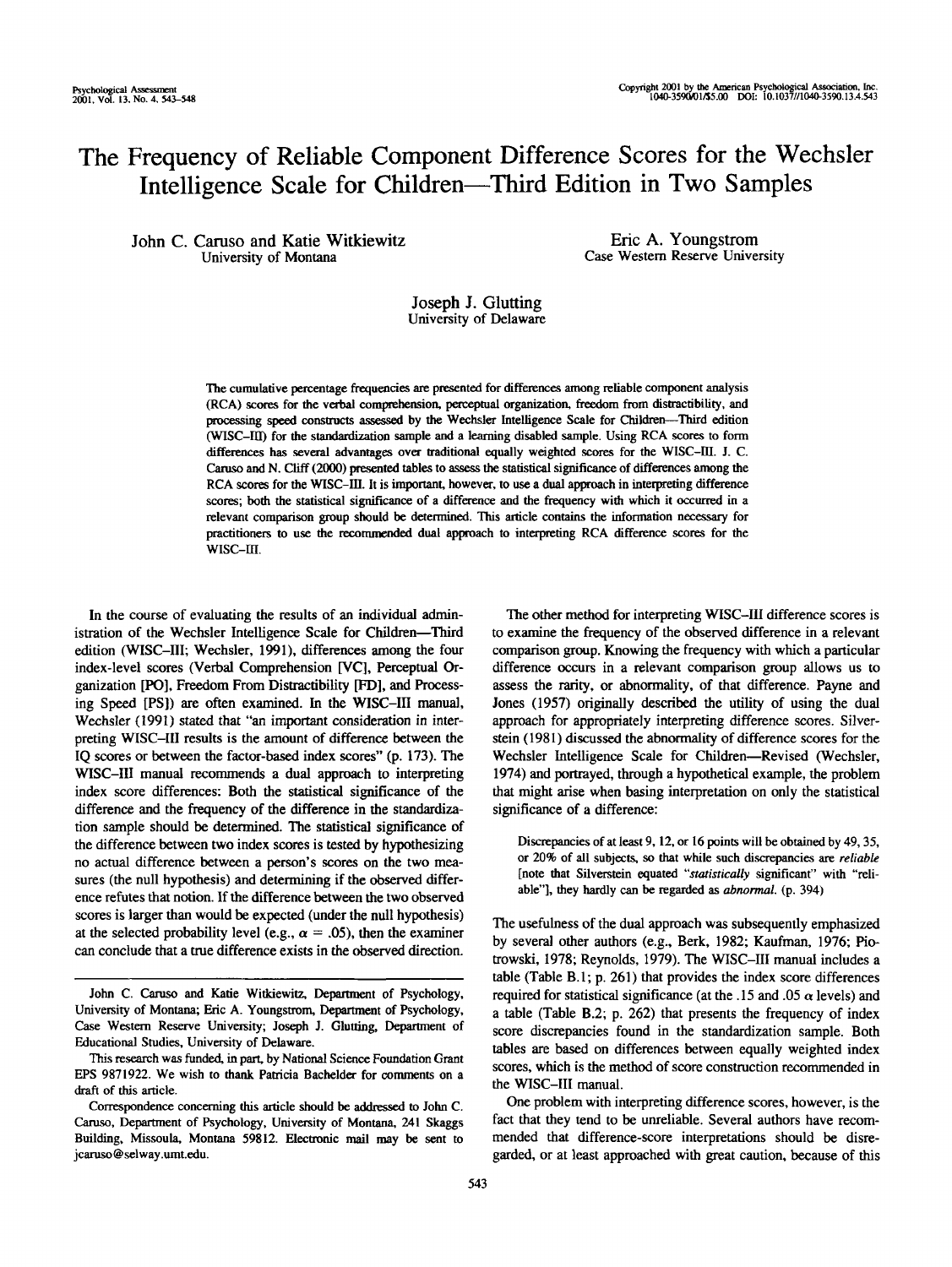tendency (e.g., Cattell, 1982; Lord & Novick, 1968; Stanley, 1967). A primary reason that difference scores tend to be unreliable is because the scores on which they are based are often strongly correlated. The formula for the reliability of a difference (between scores with equal means and standard deviations),

$$
r_{\rm p}=\frac{r_{11}+r_{22}-2r_{12}}{2-2r_{12}},
$$

where  $r_{11}$  and  $r_{22}$  are the reliabilities of the individual scores and  $r_{12}$  is the correlation between them, makes clear why this is the case: A strong correlation between the variables included in the difference results in a reduction in the reliability of the difference score, whereas a low (or nonexistent) correlation between the constituent variables results in high difference-score reliability. In fact, when scores on the two measures are perfectly uncorrelated, the reliability of the difference score is simply the average of the reliabilities of the two constituent scores and typically a very respectable value.

#### Reliable Component Scores

To deal with the problem of unreliability, Caruso and Cliff (2000) provided a new method of computing differences for the WISC-III. They recommended the use of reliable component analysis (RCA) to define scores for the constructs assessed by the traditional index scores and to compute differences based on the RCA scores as opposed to the equally weighted scores. Although the RCA scores themselves were shown to have several valuable properties, the primary advantage that RCA difference scores have is high reliability. The advantage that the RCA difference scores have over equally weighted ones in terms of reliability was as high as .10 in the standardization sample: The reliability of the difference between the RCA scores for VCC and POC was .88, compared with .78 for the corresponding equally weighted difference, and the reliability of the difference between the RCA scores for VCC and FDC was .86, compared with .76 for the corresponding equally weighted difference.<sup>1</sup> The RCA method provided a reliability advantage of between .03 and .07 for the other four WISC-III difference scores. The reasons that the RCA difference scores are more reliable than equally weighted ones are the high reliability of the RCA scores  $(r_{11}$  and  $r_{22}$  in the equation are high) and the fact that the scores are uncorrelated  $(r_{12})$  in the equation equals zero).

To aid in the interpretation of RCA differences, Caruso and Cliff (2000) presented the differences required for statistical significance at the .15 and .05  $\alpha$  levels (Table 7, p. 93) that are analogous to those presented in Table B.I of the WISC-III manual for equally weighted difference scores. However, no information on the frequency of differences was given, and hence RCA score users are currently unable to use the dual approach to differencescore interpretation. Table B.2 of the WISC-III manual cannot be used for RCA difference scores because the standard deviation of a difference depends on the correlation between the constituent scores and these correlations are not the same for RCA and equally weighted scores.

# Purpose

The main purpose of this article is to provide those practitioners who use the RCA method of computing difference scores for the WISC-III with the information necessary to use the dual approach to interpreting score differences. Additionally, we use this opportunity to examine certain properties of the RCA scores in a sample that is learning disabled.

# Method

### *Data*

Two samples were examined here to provide researchers and practitioners with a choice of relevant comparison groups. The first sample (described in greater detail in the WISC-III manual) is the standardization sample (Wechsler, 1991), which consisted of 2,200 children with a mean age of 11.00 years *(SD =* 3.11) distributed across an age range of 6 to 16 years. The second is a sample of 615 children from the eastern region of Virginia. All of the children were referred by their schools for psychoeducational assessments, and each child was diagnosed with a learning disability. The diagnosis of a learning disability was made by multidisciplinary teams on the basis of criteria established by the school division, which are consistent with the state guidelines in Virginia. The mean age of the sample was 10.67 years *(SD =* 2.47), and the range of ages was from 6 to 19 years (only 7 participants in this sample were older than 16 years of age). The majority of children were male (67.8%). With respect to ethnicity, 64.6% were White, 29.6% were African American, 3.8% were Hispanic, 1.0% were Asian American or Pacific Islanders, and 0.2% were Native American.

#### *Procedure*

For each sample, equally weighted index scores were computed as recommended in the WISC-III manual for VC, PO, PS, and FD. Differences among these scores were then derived through the simple difference method (as recommended in the WISC-III manual). As noted above, Caruso and Cliff (2000) analyzed the standardization sample of the WlSCffl with RCA, and the weights they presented were used to compute the VCC, POC, FDC, and PSC scores for each sample examined here. Differences among RCA scores were also computed using the simple difference method.

#### Results

Table 1 provides descriptive statistics for each sample. The correlations among RCA scores are below the diagonal, those among equally weighted scores are above the diagonal, and those between corresponding RCA and equally weighted scores are on the diagonal. In the standardization sample, the RCA scores have zero correlations, but the equally weighted scores are strongly correlated. The correlations are exactly zero in the standardization sample because the original RCA for the WISC-III (Caruso & Cliff, 2000) was performed on these data and the components are orthogonal. For equal weighting, the correlation of .63 between VC and PO is the strongest and indicates that the two scores share nearly 40% of their variance. For the sample that was learning disabled, the correlations between RCA scores range from  $-.21$ (for VCC and POC) to .03 (for VCC and PSC), whereas those for equal weighting range from .26 to .47. Although not exactly zero,

<sup>&</sup>lt;sup>1</sup> In Caruso and Cliff (2000) and here, we follow the two-letter acronym for each of the index scores with an additional *C* (for component) to differentiate the RCA scores from their equally weighted counterparts. For example, VC is the equally weighted Verbal Comprehension index, and VCC is the verbal comprehension scores derived through RCA.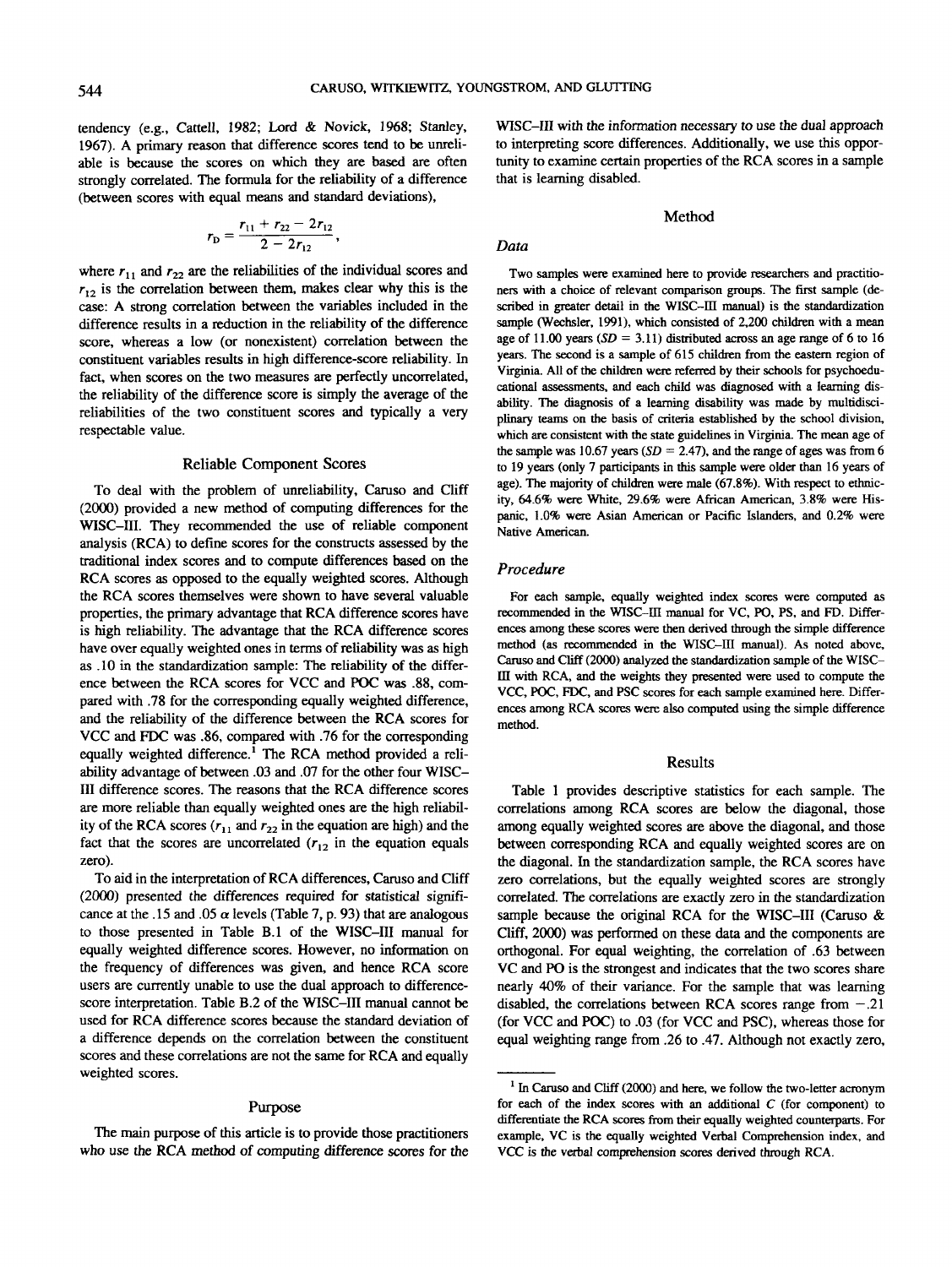|            | Equal weighting |          |                          |        |        |       |  |  |
|------------|-----------------|----------|--------------------------|--------|--------|-------|--|--|
| <b>RCA</b> | VС              | PO       | FD                       | PS     | М      | SD    |  |  |
|            |                 |          | Standardization sample   |        |        |       |  |  |
| vcc        | .92             | .63      | .59                      | .39    | 100.00 | 15.00 |  |  |
| POC        | .00             | .85      | .51                      | .46    | 100.00 | 15.00 |  |  |
| FDC.       | .00             | .00      | .77                      | .40    | 100.00 | 15.00 |  |  |
| PSC        | .00             | $\Omega$ | $\Omega$                 | .93    | 100.00 | 15.00 |  |  |
| М          | 100.29          | 100.33   | 101.14                   | 100.88 |        |       |  |  |
| SD         | 15.00           | 15.10    | 14.46                    | 14.84  |        |       |  |  |
|            |                 |          | Learning disabled sample |        |        |       |  |  |
| vcc        | .89             | .47      | .44                      | .37    | 93.17  | 15.39 |  |  |
| POC        | $-.21$          | .87      | .36                      | .45    | 93.64  | 18.69 |  |  |
| FDC.       | $-.17$          | - 11     | .68                      | -26    | 91.32  | 14.08 |  |  |
| <b>PSC</b> | .03             | .01      | $-.13$                   | .94    | 95.06  | 16.36 |  |  |
| М          | 91.40           | 91.24    | 88.07                    | 94.20  |        |       |  |  |
| SD         | 13.58           | 15.89    | 11.86                    | 14.62  |        |       |  |  |

*Note.* Reliable component analysis (RCA) score correlations are below the diagonal, and equally weighted score correlations are above the diagonal. WISC- $III$  = Wechsler Intelligence Scale for Children-Third edition;  $VC = Verbal Comprehension index$ ;  $PO = Perceptual Organization$ index;  $FD =$  Freedom From Distractibility index;  $PS =$  Processing Speed index;  $VCC$  = verbal comprehension component;  $POC$  = perceptual organization component;  $FDC = freedom from districtibility component;$ PSC = processing speed component.

the correlations between the RCA scores indicate that they share much less variance (between 0 and 4%) than the equally weighted scores (between 7% and 22%). The large proportion of variance shared by the equally weighted scores results in low reliability for their differences (see Caruso & Cliff, 2000). The values on the diagonals of the correlation matrices presented in Table 1 indicate that the RCA and equally weighted scores have good convergent validity in both the standardization sample (with correlations between .77 [FD and FDC] and .93 [PS and PSC]) and in the learning disabled sample (with correlations between .68 [FD and FDC] and .94 [PS and PSC]). Note that the means and the standard deviations for the RCA scores in the standardization sample are identical for each WISC—HI scale because of the way the scores were constructed (see Caruso & Cliff, 2000). In the learning disabled sample, the means for the RCA scores are generally higher than the means for the equally weighted scores. This can be interpreted as a positive aspect of the RCA scores because the WISC-III is explicitly a measure of ability, not achievement, and a common definition of a learning disability is average ability and below average achievement. Therefore, the RCA scores appear to be less biased against the learning disabled individuals in this sample.

Table 2 contains the means and standard deviations for the RCA and equally weighted score differences. The RCA difference scores always have larger standard deviations than the equally weighted ones because the RCA scores have low (or zero) correlations. The equally weighted difference scores are more strongly correlated and therefore have much smaller standard deviations. The means of the RCA difference scores tend to be smaller than those for equal weighting because the RCA score means are less variable (see Table 1).

Table 3 contains the cumulative percentage frequencies of difference scores derived from RCA scores for the standardization sample and the learning disabled sample. Although the main purpose of this table is to allow researchers and practitioners to compare their observed differences to two relevant comparison groups, the values can be examined for a substantive interpretation of the comparability of the two samples, and several points are worth noting. First, the cumulative frequencies for the VCC-FDC, VCC-PSC, and FDC-PSC differences are highly similar in the two samples. Second, there is a tendency for larger VCC-POC, POC-PSC, and POC-FDC differences to exist in the learning disabled sample. Thus, each of the differences involving POC tends to be larger in the learning disabled sample. The bottom of this table contains the means and standard deviations of the absolute values of the differences, as are provided in the WISC-III manual for equally weighted scores.

# Discussion

It is a relatively simple process to use Table 3 as an aid in interpreting the results of an administration of the WISC-III when the RCA scoring method is used, and we provide an example here. Suppose that a child receives RCA scores of 100 on VCC and 80 on POC. The difference between these two scores is 20, and on the basis of Table 7 from Caruso and Cliff (2000), this difference is statistically significant at .05. Our conclusion, if our analysis ended there, would be that a potentially actionable discrepancy had been found. After all, if we can be confident that a discrepancy exists, should we not ask why and determine if some remediation is appropriate? However, examining the frequency with which a discrepancy this large or larger occurred in the standardization sample provides additional valuable information: The percentage of the standardization sample with a difference this large or larger,

Table 2

*Means and Standard Deviations for RCA and Equal Weighting Score Differences*

|            | <b>RCA</b> |                          | Equal weight |       |  |
|------------|------------|--------------------------|--------------|-------|--|
| Difference | м          | SD                       | М            | SD    |  |
|            |            | Standardization sample   |              |       |  |
| VCC-POC    | 0.00       | 21.21                    | $-0.04$      | 12.94 |  |
| VCC-FDC    | 0.00       | 21.21                    | $-0.84$      | 13.28 |  |
| VCC-PSC    | 0.00       | 21.21                    | $-0.59$      | 16.49 |  |
| POC-FDC    | 0.00       | 21.21                    | $-0.81$      | 14.66 |  |
| POC-PSC    | 0.00       | 21.21                    | $-0.55$      | 15.47 |  |
| FDC-PSC    | 0.00       | 21.21                    | 0.26         | 16.02 |  |
|            |            | Learning disabled sample |              |       |  |
| VCC-POC    | $-0.47$    | 26.58                    | 0.16         | 15.27 |  |
| VCC-FDC    | 1.85       | 22.59                    | 3.33         | 13.53 |  |
| VCC-PSC    | $-1.89$    | 22.13                    | $-2.80$      | 15.82 |  |
| POC-FDC    | 2.32       | 24.75                    | 3.17         | 16.03 |  |
| POC PSC    | $-1.42$    | 24.75                    | $-2.96$      | 16.00 |  |
| FDC-PSC    | $-3.74$    | 22.89                    | $-6.13$      | 16.29 |  |

*Note.*  $RCA =$  reliable component analysis;  $VCC =$  verbal comprehension component; POC = perceptual organization component; FDC = freedom from distractibility component; PSC = processing speed component.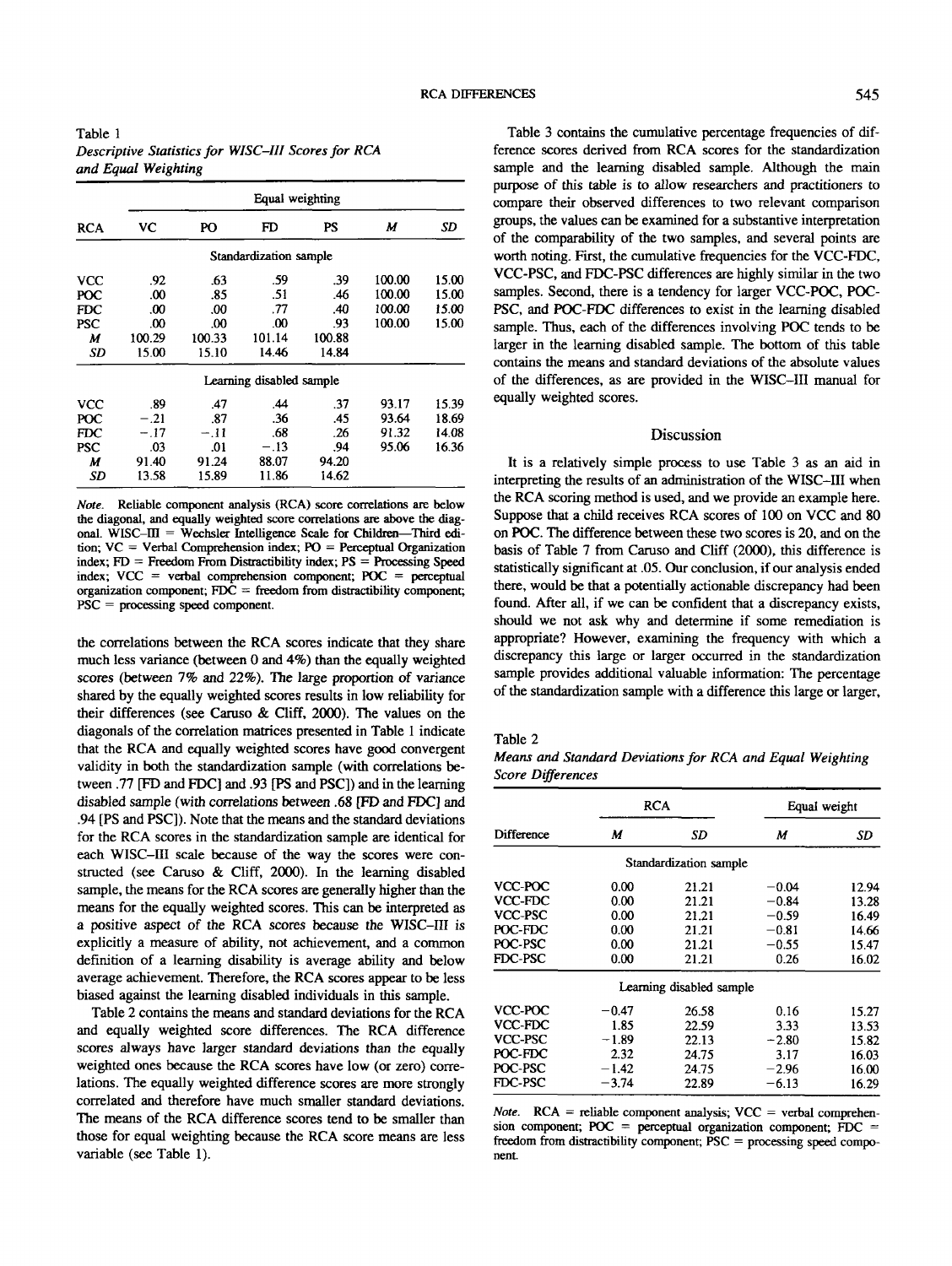| POC-FDC<br>POC-PSC<br>FDC-PSC<br>VCC-PSC<br>VCC-POC<br>VCC-FDC<br>LDS<br><b>SDS</b><br><b>LDS</b><br><b>SDS</b><br>LDS<br><b>SDS</b><br><b>SDS</b><br><b>LDS</b><br><b>SDS</b><br><b>LDS</b><br><b>SDS</b><br><b>LDS</b><br>Diff<br>1.8<br>3.4<br>2.4<br>4.4<br>3.9<br>2.4<br>5.7<br>9.4<br>1.9<br>3.9<br>2.0<br>$\geq 49$<br>2.5<br>2.7<br>4.1<br>2.8<br>6.2<br>2.0<br>4.1<br>4.7<br>3.9<br>2.5<br>48<br>2.8<br>10.1<br>2.2<br>2.9<br>2.7<br>3.1<br>6.2<br>2.4<br>4,9<br>5.4<br>3.1<br>2.6<br>3.9<br>4.6<br>47<br>10.4<br>3.5<br>6.7<br>2.9<br>5.4<br>3.5<br>5.4<br>3.7<br>3.0<br>4.1<br>3.1<br>4.6<br>46<br>10.7<br>3.9<br>3.6<br>4.0<br>7.0<br>3,4<br>5.4<br>5.4<br>4.4<br>11.5<br>3.3<br>4.1<br>5.5<br>8.1<br>4.3<br>4.8<br>3.8<br>4.7<br>4.1<br>6.0<br>4.5<br>3.8<br>7.2<br>5.4<br>44<br>13.0<br>4.5<br>6.2<br>5.0<br>8.1<br>4.1<br>7.3<br>4.7<br>5.7<br>5.3<br>13.2<br>4.2<br>4.7<br>7.3<br>8.1<br>5.0<br>5.9<br>5.7<br>13.5<br>4.7<br>6.3<br>5.3<br>5.5<br>4.6<br>8.6<br>42<br>5.0<br>5.6<br>7.6<br>6.0<br>8.1<br>5.2<br>9.6<br>5.7<br>6.3<br>6.0<br>13.8<br>6.5<br>6.1<br>7.8<br>6.7<br>9.1<br>5.7<br>10.2<br>6.3<br>6.3<br>6.2<br>15.3<br>5.7<br>7.6<br>9.6<br>6.7<br>11.7<br>6.8<br>6.9<br>16.3<br>6.6<br>9.3<br>6.8<br>8.1<br>7.3<br>7.0<br>10.7<br>12.8<br>10.4<br>7.5<br>8.1<br>8.3<br>7.8<br>7.4<br>7.5<br>7.4<br>16.6<br>7.6<br>9.3<br>12.4<br>8.6<br>14.5<br>8.1<br>17.1<br>8.6<br>10.9<br>8.1<br>9.1<br>8.4<br>7.5<br>13.7<br>9.6<br>8.8<br>18.4<br>9.2<br>11.1<br>9.1<br>10.7<br>10.0<br>9.6<br>16.1<br>9.3<br>9.7<br>19.5<br>10.1<br>11.7<br>10.2<br>11.9<br>10.5<br>14.1<br>10.5<br>17.1<br>10.7<br>10.2<br>22.1<br>12.5<br>11.5<br>14.1<br>16.4<br>11.5<br>18.5<br>11.6<br>12.4<br>34<br>10.6<br>11.5<br>11.4<br>22.8<br>12.2<br>13.8<br>12.3<br>14.6<br>12.3<br>16.7<br>12.5<br>23.4<br>12.5<br>13.3<br>11.9<br>13.7<br>24.1<br>14.0<br>14.1<br>13.4<br>13.7<br>25.0<br>15.3<br>32<br>13.0<br>14.6<br>18.4<br>14.1<br>17.7<br>25.4<br>15.1<br>16.1<br>14.7<br>15.3<br>14.7<br>19.5<br>15.5<br>26.5<br>14.8<br>14.0<br>23.3<br>27.8<br>16.2<br>19.7<br>15.1<br>26.5<br>16.6<br>16.4<br>16.0<br>17.4<br>15.8<br>17.6<br>29.4<br>25.7<br>19.4<br>29.4<br>18.0<br>20.3<br>16.8<br>17.7<br>19,2<br>17.8<br>18.5<br>17.3<br>19.0<br>28.3<br>20.8<br>31.1<br>19.6<br>22.1<br>18.6<br>30.6<br>19.6<br>19.5<br>19.5<br>18.9<br>21.9<br>21.2<br>20.2<br>29.8<br>22.3<br>33.0<br>21.2<br>22.4<br>20.4<br>31.5<br>20.5<br>20.6<br>22.0<br>22.1<br>31.1<br>22.8<br>23.1<br>21.9<br>32.5<br>23.3<br>22.8<br>23.0<br>24.2<br>34.0<br>33.2<br>25.0<br>22.8<br>23.6<br>32.0<br>35.8<br>26.8<br>23.7<br>25.7<br>25.2<br>26.0<br>24.9<br>25.9<br>25.8<br>34.8<br>26.7<br>29.8<br>27.0<br>25.6<br>35.6<br>27.7<br>36.6<br>26.6<br>28.9<br>23<br>27.3<br>38.5<br>30.0<br>38.0<br>28.8<br>29.4<br>28.3<br>35.9<br>29.1<br>32.4<br>29.1<br>28.2<br>39.5<br>31.2<br>31.1<br>37.1<br>31.7<br>35.8<br>31.7<br>28.0<br>30.8<br>32.2<br>40.0<br>31.2<br>33.6<br>34.2<br>32.0<br>33.4<br>41.6<br>34.3<br>33.0<br>33.0<br>33.1<br>40.3<br>37.2<br>41.0<br>35.8<br>20<br>35.5<br>41.6<br>35.7<br>40.5<br>36.5<br>33.5<br>35.9<br>43.6<br>36.8<br>42.9<br>36.6<br>35.3<br>37.8<br>38.1<br>43.4<br>38.3<br>41.5<br>39.0<br>38.0<br>45.5<br>38.9<br>44.9<br>39.3<br>19<br>43.1<br>40.3<br>45.0<br>37.9<br>40.1<br>18<br>40.4<br>45.7<br>41.3<br>40.5<br>48.0<br>41.5<br>45.4<br>43.5<br>48.5<br>43.6<br>48.6<br>43.9<br>41.0<br>43.7<br>49.6<br>43.8<br>48.8<br>43.0<br>44.2<br>17<br>48.0<br>16<br>46.2<br>49.6<br>46.5<br>51.9<br>46.7<br>43.7<br>46.2<br>51.9<br>46.3<br>53.7<br>45.5<br>15<br>49.9<br>51.7<br>49.6<br>53.2<br>50.4<br>47.2<br>49.0<br>55.0<br>49.1<br>57.2<br>48.1<br>48.9<br>60.0<br>53.0<br>14<br>53.5<br>55.1<br>53.2<br>56.7<br>53.7<br>53.5<br>52.1<br>56.4<br>52.1<br>51.5<br>13<br>56.0<br>59.0<br>56.2<br>58.9<br>57.2<br>55.6<br>55.7<br>59.5<br>54.7<br>62.9<br>54.2<br>55.6<br>57.0<br>12<br>59.4<br>61.6<br>59.9<br>61.3<br>60.3<br>59.3<br>59.2<br>62.9<br>57.4<br>65.7<br>58.4<br>66.0<br>63.7<br>60.3<br>60.0<br>11<br>62.3<br>65.5<br>62.9<br>64.4<br>62.2<br>65.2<br>61.1<br>67.6<br>65.0<br>68.9<br>66.8<br>68.0<br>65.6<br>69.9<br>70.4<br>64.0<br>65.2<br>10<br>68.1<br>67.1<br>64.2<br>9<br>67.9<br>69.2<br>73.7<br>71.1<br>73.3<br>67.9<br>72.2<br>66.9<br>71.9<br>70.9<br>70.0<br>69.4<br>8<br>71.4<br>73.7<br>72.6<br>75.1<br>74.1<br>75.1<br>75.6<br>73.8<br>73.3<br>73.1<br>71.5<br>71.2<br>75.3<br>75.8<br>7<br>77.2<br>78.5<br>76.8<br>77.2<br>75.0<br>76.7<br>76.6<br>74.4<br>77.6<br>77.1<br>82.4<br>78.9<br>82.6<br>79.5<br>79.1<br>80.3<br>81.6<br>80.1<br>81.3<br>78.6<br>81.3<br>80.3<br>6<br>5<br>85.2<br>83.1<br>86.3<br>82.6<br>84.2<br>84.4<br>84.3<br>83.7<br>82.5<br>84.7<br>83.1<br>85.5<br>4<br>87.0<br>88.3<br>86.7<br>89.6<br>88.2<br>91.2<br>87.8<br>88.6<br>86.5<br>87.6<br>86.8<br>89.6<br>91.4<br>90.4<br>91.6<br>3<br>90.7<br>91.9<br>94.6<br>91.0<br>92.2<br>90.0<br>91.9<br>90.2<br>94.3<br>2<br>94.2<br>94.0<br>94.3<br>94.6<br>95.1<br>96.3<br>95.2<br>97.1<br>95.4<br>94.5<br>94.5<br>94.0<br>98.0<br>96.4<br>98.2<br>99.2<br>98.3<br>99.5<br>98.5<br>98.9<br>98.6<br>1<br>98.5<br>98.0<br>98.9<br>100.0<br>0<br>100.0<br>100.0<br>100.0<br>100.0<br>100.0<br>100.0<br>100.0<br>100.0<br>100.0<br>100.0<br>100.0<br>16.9<br>$\boldsymbol{M}$<br>20.6<br>17.1<br>18.1<br>16.9<br>17.5<br>17.0<br>19.6<br>16.9<br>19.9<br>16.8<br>18.0<br>12.9<br>12.7<br>SD<br>16.8<br>13.6<br>12.7<br>13.8<br>12.8<br>15.1<br>12.8<br>14.7<br>14.1<br>14.6 |    | WISC-III RCA difference score |  |  |  |  |  |  |  |  |  |  |  |
|----------------------------------------------------------------------------------------------------------------------------------------------------------------------------------------------------------------------------------------------------------------------------------------------------------------------------------------------------------------------------------------------------------------------------------------------------------------------------------------------------------------------------------------------------------------------------------------------------------------------------------------------------------------------------------------------------------------------------------------------------------------------------------------------------------------------------------------------------------------------------------------------------------------------------------------------------------------------------------------------------------------------------------------------------------------------------------------------------------------------------------------------------------------------------------------------------------------------------------------------------------------------------------------------------------------------------------------------------------------------------------------------------------------------------------------------------------------------------------------------------------------------------------------------------------------------------------------------------------------------------------------------------------------------------------------------------------------------------------------------------------------------------------------------------------------------------------------------------------------------------------------------------------------------------------------------------------------------------------------------------------------------------------------------------------------------------------------------------------------------------------------------------------------------------------------------------------------------------------------------------------------------------------------------------------------------------------------------------------------------------------------------------------------------------------------------------------------------------------------------------------------------------------------------------------------------------------------------------------------------------------------------------------------------------------------------------------------------------------------------------------------------------------------------------------------------------------------------------------------------------------------------------------------------------------------------------------------------------------------------------------------------------------------------------------------------------------------------------------------------------------------------------------------------------------------------------------------------------------------------------------------------------------------------------------------------------------------------------------------------------------------------------------------------------------------------------------------------------------------------------------------------------------------------------------------------------------------------------------------------------------------------------------------------------------------------------------------------------------------------------------------------------------------------------------------------------------------------------------------------------------------------------------------------------------------------------------------------------------------------------------------------------------------------------------------------------------------------------------------------------------------------------------------------------------------------------------------------------------------------------------------------------------------------------------------------------------------------------------------------------------------------------------------------------------------------------------------------------------------------------------------------------------------------------------------------------------------------------------------------------------------------------------------------------------------------------------------------------------------------------------------------------------------------------------------------------------------------------------------------------------------------------------------------------------------------------------------------------------------------------------------------------------------------------------------------------------------------------------------------------------------------------------------------------------------------------------------------------------------------------------------------------------------------------------------------------------------------------------------------------------------------------------------------------------------------------------------------------------------------------------|----|-------------------------------|--|--|--|--|--|--|--|--|--|--|--|
|                                                                                                                                                                                                                                                                                                                                                                                                                                                                                                                                                                                                                                                                                                                                                                                                                                                                                                                                                                                                                                                                                                                                                                                                                                                                                                                                                                                                                                                                                                                                                                                                                                                                                                                                                                                                                                                                                                                                                                                                                                                                                                                                                                                                                                                                                                                                                                                                                                                                                                                                                                                                                                                                                                                                                                                                                                                                                                                                                                                                                                                                                                                                                                                                                                                                                                                                                                                                                                                                                                                                                                                                                                                                                                                                                                                                                                                                                                                                                                                                                                                                                                                                                                                                                                                                                                                                                                                                                                                                                                                                                                                                                                                                                                                                                                                                                                                                                                                                                                                                                                                                                                                                                                                                                                                                                                                                                                                                                                                                                                          |    |                               |  |  |  |  |  |  |  |  |  |  |  |
|                                                                                                                                                                                                                                                                                                                                                                                                                                                                                                                                                                                                                                                                                                                                                                                                                                                                                                                                                                                                                                                                                                                                                                                                                                                                                                                                                                                                                                                                                                                                                                                                                                                                                                                                                                                                                                                                                                                                                                                                                                                                                                                                                                                                                                                                                                                                                                                                                                                                                                                                                                                                                                                                                                                                                                                                                                                                                                                                                                                                                                                                                                                                                                                                                                                                                                                                                                                                                                                                                                                                                                                                                                                                                                                                                                                                                                                                                                                                                                                                                                                                                                                                                                                                                                                                                                                                                                                                                                                                                                                                                                                                                                                                                                                                                                                                                                                                                                                                                                                                                                                                                                                                                                                                                                                                                                                                                                                                                                                                                                          |    |                               |  |  |  |  |  |  |  |  |  |  |  |
|                                                                                                                                                                                                                                                                                                                                                                                                                                                                                                                                                                                                                                                                                                                                                                                                                                                                                                                                                                                                                                                                                                                                                                                                                                                                                                                                                                                                                                                                                                                                                                                                                                                                                                                                                                                                                                                                                                                                                                                                                                                                                                                                                                                                                                                                                                                                                                                                                                                                                                                                                                                                                                                                                                                                                                                                                                                                                                                                                                                                                                                                                                                                                                                                                                                                                                                                                                                                                                                                                                                                                                                                                                                                                                                                                                                                                                                                                                                                                                                                                                                                                                                                                                                                                                                                                                                                                                                                                                                                                                                                                                                                                                                                                                                                                                                                                                                                                                                                                                                                                                                                                                                                                                                                                                                                                                                                                                                                                                                                                                          |    |                               |  |  |  |  |  |  |  |  |  |  |  |
|                                                                                                                                                                                                                                                                                                                                                                                                                                                                                                                                                                                                                                                                                                                                                                                                                                                                                                                                                                                                                                                                                                                                                                                                                                                                                                                                                                                                                                                                                                                                                                                                                                                                                                                                                                                                                                                                                                                                                                                                                                                                                                                                                                                                                                                                                                                                                                                                                                                                                                                                                                                                                                                                                                                                                                                                                                                                                                                                                                                                                                                                                                                                                                                                                                                                                                                                                                                                                                                                                                                                                                                                                                                                                                                                                                                                                                                                                                                                                                                                                                                                                                                                                                                                                                                                                                                                                                                                                                                                                                                                                                                                                                                                                                                                                                                                                                                                                                                                                                                                                                                                                                                                                                                                                                                                                                                                                                                                                                                                                                          |    |                               |  |  |  |  |  |  |  |  |  |  |  |
|                                                                                                                                                                                                                                                                                                                                                                                                                                                                                                                                                                                                                                                                                                                                                                                                                                                                                                                                                                                                                                                                                                                                                                                                                                                                                                                                                                                                                                                                                                                                                                                                                                                                                                                                                                                                                                                                                                                                                                                                                                                                                                                                                                                                                                                                                                                                                                                                                                                                                                                                                                                                                                                                                                                                                                                                                                                                                                                                                                                                                                                                                                                                                                                                                                                                                                                                                                                                                                                                                                                                                                                                                                                                                                                                                                                                                                                                                                                                                                                                                                                                                                                                                                                                                                                                                                                                                                                                                                                                                                                                                                                                                                                                                                                                                                                                                                                                                                                                                                                                                                                                                                                                                                                                                                                                                                                                                                                                                                                                                                          |    |                               |  |  |  |  |  |  |  |  |  |  |  |
|                                                                                                                                                                                                                                                                                                                                                                                                                                                                                                                                                                                                                                                                                                                                                                                                                                                                                                                                                                                                                                                                                                                                                                                                                                                                                                                                                                                                                                                                                                                                                                                                                                                                                                                                                                                                                                                                                                                                                                                                                                                                                                                                                                                                                                                                                                                                                                                                                                                                                                                                                                                                                                                                                                                                                                                                                                                                                                                                                                                                                                                                                                                                                                                                                                                                                                                                                                                                                                                                                                                                                                                                                                                                                                                                                                                                                                                                                                                                                                                                                                                                                                                                                                                                                                                                                                                                                                                                                                                                                                                                                                                                                                                                                                                                                                                                                                                                                                                                                                                                                                                                                                                                                                                                                                                                                                                                                                                                                                                                                                          |    |                               |  |  |  |  |  |  |  |  |  |  |  |
|                                                                                                                                                                                                                                                                                                                                                                                                                                                                                                                                                                                                                                                                                                                                                                                                                                                                                                                                                                                                                                                                                                                                                                                                                                                                                                                                                                                                                                                                                                                                                                                                                                                                                                                                                                                                                                                                                                                                                                                                                                                                                                                                                                                                                                                                                                                                                                                                                                                                                                                                                                                                                                                                                                                                                                                                                                                                                                                                                                                                                                                                                                                                                                                                                                                                                                                                                                                                                                                                                                                                                                                                                                                                                                                                                                                                                                                                                                                                                                                                                                                                                                                                                                                                                                                                                                                                                                                                                                                                                                                                                                                                                                                                                                                                                                                                                                                                                                                                                                                                                                                                                                                                                                                                                                                                                                                                                                                                                                                                                                          | 45 |                               |  |  |  |  |  |  |  |  |  |  |  |
|                                                                                                                                                                                                                                                                                                                                                                                                                                                                                                                                                                                                                                                                                                                                                                                                                                                                                                                                                                                                                                                                                                                                                                                                                                                                                                                                                                                                                                                                                                                                                                                                                                                                                                                                                                                                                                                                                                                                                                                                                                                                                                                                                                                                                                                                                                                                                                                                                                                                                                                                                                                                                                                                                                                                                                                                                                                                                                                                                                                                                                                                                                                                                                                                                                                                                                                                                                                                                                                                                                                                                                                                                                                                                                                                                                                                                                                                                                                                                                                                                                                                                                                                                                                                                                                                                                                                                                                                                                                                                                                                                                                                                                                                                                                                                                                                                                                                                                                                                                                                                                                                                                                                                                                                                                                                                                                                                                                                                                                                                                          |    |                               |  |  |  |  |  |  |  |  |  |  |  |
|                                                                                                                                                                                                                                                                                                                                                                                                                                                                                                                                                                                                                                                                                                                                                                                                                                                                                                                                                                                                                                                                                                                                                                                                                                                                                                                                                                                                                                                                                                                                                                                                                                                                                                                                                                                                                                                                                                                                                                                                                                                                                                                                                                                                                                                                                                                                                                                                                                                                                                                                                                                                                                                                                                                                                                                                                                                                                                                                                                                                                                                                                                                                                                                                                                                                                                                                                                                                                                                                                                                                                                                                                                                                                                                                                                                                                                                                                                                                                                                                                                                                                                                                                                                                                                                                                                                                                                                                                                                                                                                                                                                                                                                                                                                                                                                                                                                                                                                                                                                                                                                                                                                                                                                                                                                                                                                                                                                                                                                                                                          | 43 |                               |  |  |  |  |  |  |  |  |  |  |  |
|                                                                                                                                                                                                                                                                                                                                                                                                                                                                                                                                                                                                                                                                                                                                                                                                                                                                                                                                                                                                                                                                                                                                                                                                                                                                                                                                                                                                                                                                                                                                                                                                                                                                                                                                                                                                                                                                                                                                                                                                                                                                                                                                                                                                                                                                                                                                                                                                                                                                                                                                                                                                                                                                                                                                                                                                                                                                                                                                                                                                                                                                                                                                                                                                                                                                                                                                                                                                                                                                                                                                                                                                                                                                                                                                                                                                                                                                                                                                                                                                                                                                                                                                                                                                                                                                                                                                                                                                                                                                                                                                                                                                                                                                                                                                                                                                                                                                                                                                                                                                                                                                                                                                                                                                                                                                                                                                                                                                                                                                                                          |    |                               |  |  |  |  |  |  |  |  |  |  |  |
|                                                                                                                                                                                                                                                                                                                                                                                                                                                                                                                                                                                                                                                                                                                                                                                                                                                                                                                                                                                                                                                                                                                                                                                                                                                                                                                                                                                                                                                                                                                                                                                                                                                                                                                                                                                                                                                                                                                                                                                                                                                                                                                                                                                                                                                                                                                                                                                                                                                                                                                                                                                                                                                                                                                                                                                                                                                                                                                                                                                                                                                                                                                                                                                                                                                                                                                                                                                                                                                                                                                                                                                                                                                                                                                                                                                                                                                                                                                                                                                                                                                                                                                                                                                                                                                                                                                                                                                                                                                                                                                                                                                                                                                                                                                                                                                                                                                                                                                                                                                                                                                                                                                                                                                                                                                                                                                                                                                                                                                                                                          | 41 |                               |  |  |  |  |  |  |  |  |  |  |  |
|                                                                                                                                                                                                                                                                                                                                                                                                                                                                                                                                                                                                                                                                                                                                                                                                                                                                                                                                                                                                                                                                                                                                                                                                                                                                                                                                                                                                                                                                                                                                                                                                                                                                                                                                                                                                                                                                                                                                                                                                                                                                                                                                                                                                                                                                                                                                                                                                                                                                                                                                                                                                                                                                                                                                                                                                                                                                                                                                                                                                                                                                                                                                                                                                                                                                                                                                                                                                                                                                                                                                                                                                                                                                                                                                                                                                                                                                                                                                                                                                                                                                                                                                                                                                                                                                                                                                                                                                                                                                                                                                                                                                                                                                                                                                                                                                                                                                                                                                                                                                                                                                                                                                                                                                                                                                                                                                                                                                                                                                                                          | 40 |                               |  |  |  |  |  |  |  |  |  |  |  |
|                                                                                                                                                                                                                                                                                                                                                                                                                                                                                                                                                                                                                                                                                                                                                                                                                                                                                                                                                                                                                                                                                                                                                                                                                                                                                                                                                                                                                                                                                                                                                                                                                                                                                                                                                                                                                                                                                                                                                                                                                                                                                                                                                                                                                                                                                                                                                                                                                                                                                                                                                                                                                                                                                                                                                                                                                                                                                                                                                                                                                                                                                                                                                                                                                                                                                                                                                                                                                                                                                                                                                                                                                                                                                                                                                                                                                                                                                                                                                                                                                                                                                                                                                                                                                                                                                                                                                                                                                                                                                                                                                                                                                                                                                                                                                                                                                                                                                                                                                                                                                                                                                                                                                                                                                                                                                                                                                                                                                                                                                                          | 39 |                               |  |  |  |  |  |  |  |  |  |  |  |
|                                                                                                                                                                                                                                                                                                                                                                                                                                                                                                                                                                                                                                                                                                                                                                                                                                                                                                                                                                                                                                                                                                                                                                                                                                                                                                                                                                                                                                                                                                                                                                                                                                                                                                                                                                                                                                                                                                                                                                                                                                                                                                                                                                                                                                                                                                                                                                                                                                                                                                                                                                                                                                                                                                                                                                                                                                                                                                                                                                                                                                                                                                                                                                                                                                                                                                                                                                                                                                                                                                                                                                                                                                                                                                                                                                                                                                                                                                                                                                                                                                                                                                                                                                                                                                                                                                                                                                                                                                                                                                                                                                                                                                                                                                                                                                                                                                                                                                                                                                                                                                                                                                                                                                                                                                                                                                                                                                                                                                                                                                          | 38 |                               |  |  |  |  |  |  |  |  |  |  |  |
|                                                                                                                                                                                                                                                                                                                                                                                                                                                                                                                                                                                                                                                                                                                                                                                                                                                                                                                                                                                                                                                                                                                                                                                                                                                                                                                                                                                                                                                                                                                                                                                                                                                                                                                                                                                                                                                                                                                                                                                                                                                                                                                                                                                                                                                                                                                                                                                                                                                                                                                                                                                                                                                                                                                                                                                                                                                                                                                                                                                                                                                                                                                                                                                                                                                                                                                                                                                                                                                                                                                                                                                                                                                                                                                                                                                                                                                                                                                                                                                                                                                                                                                                                                                                                                                                                                                                                                                                                                                                                                                                                                                                                                                                                                                                                                                                                                                                                                                                                                                                                                                                                                                                                                                                                                                                                                                                                                                                                                                                                                          | 37 |                               |  |  |  |  |  |  |  |  |  |  |  |
|                                                                                                                                                                                                                                                                                                                                                                                                                                                                                                                                                                                                                                                                                                                                                                                                                                                                                                                                                                                                                                                                                                                                                                                                                                                                                                                                                                                                                                                                                                                                                                                                                                                                                                                                                                                                                                                                                                                                                                                                                                                                                                                                                                                                                                                                                                                                                                                                                                                                                                                                                                                                                                                                                                                                                                                                                                                                                                                                                                                                                                                                                                                                                                                                                                                                                                                                                                                                                                                                                                                                                                                                                                                                                                                                                                                                                                                                                                                                                                                                                                                                                                                                                                                                                                                                                                                                                                                                                                                                                                                                                                                                                                                                                                                                                                                                                                                                                                                                                                                                                                                                                                                                                                                                                                                                                                                                                                                                                                                                                                          | 36 |                               |  |  |  |  |  |  |  |  |  |  |  |
|                                                                                                                                                                                                                                                                                                                                                                                                                                                                                                                                                                                                                                                                                                                                                                                                                                                                                                                                                                                                                                                                                                                                                                                                                                                                                                                                                                                                                                                                                                                                                                                                                                                                                                                                                                                                                                                                                                                                                                                                                                                                                                                                                                                                                                                                                                                                                                                                                                                                                                                                                                                                                                                                                                                                                                                                                                                                                                                                                                                                                                                                                                                                                                                                                                                                                                                                                                                                                                                                                                                                                                                                                                                                                                                                                                                                                                                                                                                                                                                                                                                                                                                                                                                                                                                                                                                                                                                                                                                                                                                                                                                                                                                                                                                                                                                                                                                                                                                                                                                                                                                                                                                                                                                                                                                                                                                                                                                                                                                                                                          | 35 |                               |  |  |  |  |  |  |  |  |  |  |  |
|                                                                                                                                                                                                                                                                                                                                                                                                                                                                                                                                                                                                                                                                                                                                                                                                                                                                                                                                                                                                                                                                                                                                                                                                                                                                                                                                                                                                                                                                                                                                                                                                                                                                                                                                                                                                                                                                                                                                                                                                                                                                                                                                                                                                                                                                                                                                                                                                                                                                                                                                                                                                                                                                                                                                                                                                                                                                                                                                                                                                                                                                                                                                                                                                                                                                                                                                                                                                                                                                                                                                                                                                                                                                                                                                                                                                                                                                                                                                                                                                                                                                                                                                                                                                                                                                                                                                                                                                                                                                                                                                                                                                                                                                                                                                                                                                                                                                                                                                                                                                                                                                                                                                                                                                                                                                                                                                                                                                                                                                                                          |    |                               |  |  |  |  |  |  |  |  |  |  |  |
|                                                                                                                                                                                                                                                                                                                                                                                                                                                                                                                                                                                                                                                                                                                                                                                                                                                                                                                                                                                                                                                                                                                                                                                                                                                                                                                                                                                                                                                                                                                                                                                                                                                                                                                                                                                                                                                                                                                                                                                                                                                                                                                                                                                                                                                                                                                                                                                                                                                                                                                                                                                                                                                                                                                                                                                                                                                                                                                                                                                                                                                                                                                                                                                                                                                                                                                                                                                                                                                                                                                                                                                                                                                                                                                                                                                                                                                                                                                                                                                                                                                                                                                                                                                                                                                                                                                                                                                                                                                                                                                                                                                                                                                                                                                                                                                                                                                                                                                                                                                                                                                                                                                                                                                                                                                                                                                                                                                                                                                                                                          | 33 |                               |  |  |  |  |  |  |  |  |  |  |  |
|                                                                                                                                                                                                                                                                                                                                                                                                                                                                                                                                                                                                                                                                                                                                                                                                                                                                                                                                                                                                                                                                                                                                                                                                                                                                                                                                                                                                                                                                                                                                                                                                                                                                                                                                                                                                                                                                                                                                                                                                                                                                                                                                                                                                                                                                                                                                                                                                                                                                                                                                                                                                                                                                                                                                                                                                                                                                                                                                                                                                                                                                                                                                                                                                                                                                                                                                                                                                                                                                                                                                                                                                                                                                                                                                                                                                                                                                                                                                                                                                                                                                                                                                                                                                                                                                                                                                                                                                                                                                                                                                                                                                                                                                                                                                                                                                                                                                                                                                                                                                                                                                                                                                                                                                                                                                                                                                                                                                                                                                                                          |    |                               |  |  |  |  |  |  |  |  |  |  |  |
|                                                                                                                                                                                                                                                                                                                                                                                                                                                                                                                                                                                                                                                                                                                                                                                                                                                                                                                                                                                                                                                                                                                                                                                                                                                                                                                                                                                                                                                                                                                                                                                                                                                                                                                                                                                                                                                                                                                                                                                                                                                                                                                                                                                                                                                                                                                                                                                                                                                                                                                                                                                                                                                                                                                                                                                                                                                                                                                                                                                                                                                                                                                                                                                                                                                                                                                                                                                                                                                                                                                                                                                                                                                                                                                                                                                                                                                                                                                                                                                                                                                                                                                                                                                                                                                                                                                                                                                                                                                                                                                                                                                                                                                                                                                                                                                                                                                                                                                                                                                                                                                                                                                                                                                                                                                                                                                                                                                                                                                                                                          | 31 |                               |  |  |  |  |  |  |  |  |  |  |  |
|                                                                                                                                                                                                                                                                                                                                                                                                                                                                                                                                                                                                                                                                                                                                                                                                                                                                                                                                                                                                                                                                                                                                                                                                                                                                                                                                                                                                                                                                                                                                                                                                                                                                                                                                                                                                                                                                                                                                                                                                                                                                                                                                                                                                                                                                                                                                                                                                                                                                                                                                                                                                                                                                                                                                                                                                                                                                                                                                                                                                                                                                                                                                                                                                                                                                                                                                                                                                                                                                                                                                                                                                                                                                                                                                                                                                                                                                                                                                                                                                                                                                                                                                                                                                                                                                                                                                                                                                                                                                                                                                                                                                                                                                                                                                                                                                                                                                                                                                                                                                                                                                                                                                                                                                                                                                                                                                                                                                                                                                                                          | 30 |                               |  |  |  |  |  |  |  |  |  |  |  |
|                                                                                                                                                                                                                                                                                                                                                                                                                                                                                                                                                                                                                                                                                                                                                                                                                                                                                                                                                                                                                                                                                                                                                                                                                                                                                                                                                                                                                                                                                                                                                                                                                                                                                                                                                                                                                                                                                                                                                                                                                                                                                                                                                                                                                                                                                                                                                                                                                                                                                                                                                                                                                                                                                                                                                                                                                                                                                                                                                                                                                                                                                                                                                                                                                                                                                                                                                                                                                                                                                                                                                                                                                                                                                                                                                                                                                                                                                                                                                                                                                                                                                                                                                                                                                                                                                                                                                                                                                                                                                                                                                                                                                                                                                                                                                                                                                                                                                                                                                                                                                                                                                                                                                                                                                                                                                                                                                                                                                                                                                                          | 29 |                               |  |  |  |  |  |  |  |  |  |  |  |
|                                                                                                                                                                                                                                                                                                                                                                                                                                                                                                                                                                                                                                                                                                                                                                                                                                                                                                                                                                                                                                                                                                                                                                                                                                                                                                                                                                                                                                                                                                                                                                                                                                                                                                                                                                                                                                                                                                                                                                                                                                                                                                                                                                                                                                                                                                                                                                                                                                                                                                                                                                                                                                                                                                                                                                                                                                                                                                                                                                                                                                                                                                                                                                                                                                                                                                                                                                                                                                                                                                                                                                                                                                                                                                                                                                                                                                                                                                                                                                                                                                                                                                                                                                                                                                                                                                                                                                                                                                                                                                                                                                                                                                                                                                                                                                                                                                                                                                                                                                                                                                                                                                                                                                                                                                                                                                                                                                                                                                                                                                          | 28 |                               |  |  |  |  |  |  |  |  |  |  |  |
|                                                                                                                                                                                                                                                                                                                                                                                                                                                                                                                                                                                                                                                                                                                                                                                                                                                                                                                                                                                                                                                                                                                                                                                                                                                                                                                                                                                                                                                                                                                                                                                                                                                                                                                                                                                                                                                                                                                                                                                                                                                                                                                                                                                                                                                                                                                                                                                                                                                                                                                                                                                                                                                                                                                                                                                                                                                                                                                                                                                                                                                                                                                                                                                                                                                                                                                                                                                                                                                                                                                                                                                                                                                                                                                                                                                                                                                                                                                                                                                                                                                                                                                                                                                                                                                                                                                                                                                                                                                                                                                                                                                                                                                                                                                                                                                                                                                                                                                                                                                                                                                                                                                                                                                                                                                                                                                                                                                                                                                                                                          | 27 |                               |  |  |  |  |  |  |  |  |  |  |  |
|                                                                                                                                                                                                                                                                                                                                                                                                                                                                                                                                                                                                                                                                                                                                                                                                                                                                                                                                                                                                                                                                                                                                                                                                                                                                                                                                                                                                                                                                                                                                                                                                                                                                                                                                                                                                                                                                                                                                                                                                                                                                                                                                                                                                                                                                                                                                                                                                                                                                                                                                                                                                                                                                                                                                                                                                                                                                                                                                                                                                                                                                                                                                                                                                                                                                                                                                                                                                                                                                                                                                                                                                                                                                                                                                                                                                                                                                                                                                                                                                                                                                                                                                                                                                                                                                                                                                                                                                                                                                                                                                                                                                                                                                                                                                                                                                                                                                                                                                                                                                                                                                                                                                                                                                                                                                                                                                                                                                                                                                                                          | 26 |                               |  |  |  |  |  |  |  |  |  |  |  |
|                                                                                                                                                                                                                                                                                                                                                                                                                                                                                                                                                                                                                                                                                                                                                                                                                                                                                                                                                                                                                                                                                                                                                                                                                                                                                                                                                                                                                                                                                                                                                                                                                                                                                                                                                                                                                                                                                                                                                                                                                                                                                                                                                                                                                                                                                                                                                                                                                                                                                                                                                                                                                                                                                                                                                                                                                                                                                                                                                                                                                                                                                                                                                                                                                                                                                                                                                                                                                                                                                                                                                                                                                                                                                                                                                                                                                                                                                                                                                                                                                                                                                                                                                                                                                                                                                                                                                                                                                                                                                                                                                                                                                                                                                                                                                                                                                                                                                                                                                                                                                                                                                                                                                                                                                                                                                                                                                                                                                                                                                                          | 25 |                               |  |  |  |  |  |  |  |  |  |  |  |
|                                                                                                                                                                                                                                                                                                                                                                                                                                                                                                                                                                                                                                                                                                                                                                                                                                                                                                                                                                                                                                                                                                                                                                                                                                                                                                                                                                                                                                                                                                                                                                                                                                                                                                                                                                                                                                                                                                                                                                                                                                                                                                                                                                                                                                                                                                                                                                                                                                                                                                                                                                                                                                                                                                                                                                                                                                                                                                                                                                                                                                                                                                                                                                                                                                                                                                                                                                                                                                                                                                                                                                                                                                                                                                                                                                                                                                                                                                                                                                                                                                                                                                                                                                                                                                                                                                                                                                                                                                                                                                                                                                                                                                                                                                                                                                                                                                                                                                                                                                                                                                                                                                                                                                                                                                                                                                                                                                                                                                                                                                          | 24 |                               |  |  |  |  |  |  |  |  |  |  |  |
|                                                                                                                                                                                                                                                                                                                                                                                                                                                                                                                                                                                                                                                                                                                                                                                                                                                                                                                                                                                                                                                                                                                                                                                                                                                                                                                                                                                                                                                                                                                                                                                                                                                                                                                                                                                                                                                                                                                                                                                                                                                                                                                                                                                                                                                                                                                                                                                                                                                                                                                                                                                                                                                                                                                                                                                                                                                                                                                                                                                                                                                                                                                                                                                                                                                                                                                                                                                                                                                                                                                                                                                                                                                                                                                                                                                                                                                                                                                                                                                                                                                                                                                                                                                                                                                                                                                                                                                                                                                                                                                                                                                                                                                                                                                                                                                                                                                                                                                                                                                                                                                                                                                                                                                                                                                                                                                                                                                                                                                                                                          |    |                               |  |  |  |  |  |  |  |  |  |  |  |
|                                                                                                                                                                                                                                                                                                                                                                                                                                                                                                                                                                                                                                                                                                                                                                                                                                                                                                                                                                                                                                                                                                                                                                                                                                                                                                                                                                                                                                                                                                                                                                                                                                                                                                                                                                                                                                                                                                                                                                                                                                                                                                                                                                                                                                                                                                                                                                                                                                                                                                                                                                                                                                                                                                                                                                                                                                                                                                                                                                                                                                                                                                                                                                                                                                                                                                                                                                                                                                                                                                                                                                                                                                                                                                                                                                                                                                                                                                                                                                                                                                                                                                                                                                                                                                                                                                                                                                                                                                                                                                                                                                                                                                                                                                                                                                                                                                                                                                                                                                                                                                                                                                                                                                                                                                                                                                                                                                                                                                                                                                          | 22 |                               |  |  |  |  |  |  |  |  |  |  |  |
|                                                                                                                                                                                                                                                                                                                                                                                                                                                                                                                                                                                                                                                                                                                                                                                                                                                                                                                                                                                                                                                                                                                                                                                                                                                                                                                                                                                                                                                                                                                                                                                                                                                                                                                                                                                                                                                                                                                                                                                                                                                                                                                                                                                                                                                                                                                                                                                                                                                                                                                                                                                                                                                                                                                                                                                                                                                                                                                                                                                                                                                                                                                                                                                                                                                                                                                                                                                                                                                                                                                                                                                                                                                                                                                                                                                                                                                                                                                                                                                                                                                                                                                                                                                                                                                                                                                                                                                                                                                                                                                                                                                                                                                                                                                                                                                                                                                                                                                                                                                                                                                                                                                                                                                                                                                                                                                                                                                                                                                                                                          | 21 |                               |  |  |  |  |  |  |  |  |  |  |  |
|                                                                                                                                                                                                                                                                                                                                                                                                                                                                                                                                                                                                                                                                                                                                                                                                                                                                                                                                                                                                                                                                                                                                                                                                                                                                                                                                                                                                                                                                                                                                                                                                                                                                                                                                                                                                                                                                                                                                                                                                                                                                                                                                                                                                                                                                                                                                                                                                                                                                                                                                                                                                                                                                                                                                                                                                                                                                                                                                                                                                                                                                                                                                                                                                                                                                                                                                                                                                                                                                                                                                                                                                                                                                                                                                                                                                                                                                                                                                                                                                                                                                                                                                                                                                                                                                                                                                                                                                                                                                                                                                                                                                                                                                                                                                                                                                                                                                                                                                                                                                                                                                                                                                                                                                                                                                                                                                                                                                                                                                                                          |    |                               |  |  |  |  |  |  |  |  |  |  |  |
|                                                                                                                                                                                                                                                                                                                                                                                                                                                                                                                                                                                                                                                                                                                                                                                                                                                                                                                                                                                                                                                                                                                                                                                                                                                                                                                                                                                                                                                                                                                                                                                                                                                                                                                                                                                                                                                                                                                                                                                                                                                                                                                                                                                                                                                                                                                                                                                                                                                                                                                                                                                                                                                                                                                                                                                                                                                                                                                                                                                                                                                                                                                                                                                                                                                                                                                                                                                                                                                                                                                                                                                                                                                                                                                                                                                                                                                                                                                                                                                                                                                                                                                                                                                                                                                                                                                                                                                                                                                                                                                                                                                                                                                                                                                                                                                                                                                                                                                                                                                                                                                                                                                                                                                                                                                                                                                                                                                                                                                                                                          |    |                               |  |  |  |  |  |  |  |  |  |  |  |
|                                                                                                                                                                                                                                                                                                                                                                                                                                                                                                                                                                                                                                                                                                                                                                                                                                                                                                                                                                                                                                                                                                                                                                                                                                                                                                                                                                                                                                                                                                                                                                                                                                                                                                                                                                                                                                                                                                                                                                                                                                                                                                                                                                                                                                                                                                                                                                                                                                                                                                                                                                                                                                                                                                                                                                                                                                                                                                                                                                                                                                                                                                                                                                                                                                                                                                                                                                                                                                                                                                                                                                                                                                                                                                                                                                                                                                                                                                                                                                                                                                                                                                                                                                                                                                                                                                                                                                                                                                                                                                                                                                                                                                                                                                                                                                                                                                                                                                                                                                                                                                                                                                                                                                                                                                                                                                                                                                                                                                                                                                          |    |                               |  |  |  |  |  |  |  |  |  |  |  |
|                                                                                                                                                                                                                                                                                                                                                                                                                                                                                                                                                                                                                                                                                                                                                                                                                                                                                                                                                                                                                                                                                                                                                                                                                                                                                                                                                                                                                                                                                                                                                                                                                                                                                                                                                                                                                                                                                                                                                                                                                                                                                                                                                                                                                                                                                                                                                                                                                                                                                                                                                                                                                                                                                                                                                                                                                                                                                                                                                                                                                                                                                                                                                                                                                                                                                                                                                                                                                                                                                                                                                                                                                                                                                                                                                                                                                                                                                                                                                                                                                                                                                                                                                                                                                                                                                                                                                                                                                                                                                                                                                                                                                                                                                                                                                                                                                                                                                                                                                                                                                                                                                                                                                                                                                                                                                                                                                                                                                                                                                                          |    |                               |  |  |  |  |  |  |  |  |  |  |  |
|                                                                                                                                                                                                                                                                                                                                                                                                                                                                                                                                                                                                                                                                                                                                                                                                                                                                                                                                                                                                                                                                                                                                                                                                                                                                                                                                                                                                                                                                                                                                                                                                                                                                                                                                                                                                                                                                                                                                                                                                                                                                                                                                                                                                                                                                                                                                                                                                                                                                                                                                                                                                                                                                                                                                                                                                                                                                                                                                                                                                                                                                                                                                                                                                                                                                                                                                                                                                                                                                                                                                                                                                                                                                                                                                                                                                                                                                                                                                                                                                                                                                                                                                                                                                                                                                                                                                                                                                                                                                                                                                                                                                                                                                                                                                                                                                                                                                                                                                                                                                                                                                                                                                                                                                                                                                                                                                                                                                                                                                                                          |    |                               |  |  |  |  |  |  |  |  |  |  |  |
|                                                                                                                                                                                                                                                                                                                                                                                                                                                                                                                                                                                                                                                                                                                                                                                                                                                                                                                                                                                                                                                                                                                                                                                                                                                                                                                                                                                                                                                                                                                                                                                                                                                                                                                                                                                                                                                                                                                                                                                                                                                                                                                                                                                                                                                                                                                                                                                                                                                                                                                                                                                                                                                                                                                                                                                                                                                                                                                                                                                                                                                                                                                                                                                                                                                                                                                                                                                                                                                                                                                                                                                                                                                                                                                                                                                                                                                                                                                                                                                                                                                                                                                                                                                                                                                                                                                                                                                                                                                                                                                                                                                                                                                                                                                                                                                                                                                                                                                                                                                                                                                                                                                                                                                                                                                                                                                                                                                                                                                                                                          |    |                               |  |  |  |  |  |  |  |  |  |  |  |
|                                                                                                                                                                                                                                                                                                                                                                                                                                                                                                                                                                                                                                                                                                                                                                                                                                                                                                                                                                                                                                                                                                                                                                                                                                                                                                                                                                                                                                                                                                                                                                                                                                                                                                                                                                                                                                                                                                                                                                                                                                                                                                                                                                                                                                                                                                                                                                                                                                                                                                                                                                                                                                                                                                                                                                                                                                                                                                                                                                                                                                                                                                                                                                                                                                                                                                                                                                                                                                                                                                                                                                                                                                                                                                                                                                                                                                                                                                                                                                                                                                                                                                                                                                                                                                                                                                                                                                                                                                                                                                                                                                                                                                                                                                                                                                                                                                                                                                                                                                                                                                                                                                                                                                                                                                                                                                                                                                                                                                                                                                          |    |                               |  |  |  |  |  |  |  |  |  |  |  |
|                                                                                                                                                                                                                                                                                                                                                                                                                                                                                                                                                                                                                                                                                                                                                                                                                                                                                                                                                                                                                                                                                                                                                                                                                                                                                                                                                                                                                                                                                                                                                                                                                                                                                                                                                                                                                                                                                                                                                                                                                                                                                                                                                                                                                                                                                                                                                                                                                                                                                                                                                                                                                                                                                                                                                                                                                                                                                                                                                                                                                                                                                                                                                                                                                                                                                                                                                                                                                                                                                                                                                                                                                                                                                                                                                                                                                                                                                                                                                                                                                                                                                                                                                                                                                                                                                                                                                                                                                                                                                                                                                                                                                                                                                                                                                                                                                                                                                                                                                                                                                                                                                                                                                                                                                                                                                                                                                                                                                                                                                                          |    |                               |  |  |  |  |  |  |  |  |  |  |  |
|                                                                                                                                                                                                                                                                                                                                                                                                                                                                                                                                                                                                                                                                                                                                                                                                                                                                                                                                                                                                                                                                                                                                                                                                                                                                                                                                                                                                                                                                                                                                                                                                                                                                                                                                                                                                                                                                                                                                                                                                                                                                                                                                                                                                                                                                                                                                                                                                                                                                                                                                                                                                                                                                                                                                                                                                                                                                                                                                                                                                                                                                                                                                                                                                                                                                                                                                                                                                                                                                                                                                                                                                                                                                                                                                                                                                                                                                                                                                                                                                                                                                                                                                                                                                                                                                                                                                                                                                                                                                                                                                                                                                                                                                                                                                                                                                                                                                                                                                                                                                                                                                                                                                                                                                                                                                                                                                                                                                                                                                                                          |    |                               |  |  |  |  |  |  |  |  |  |  |  |
|                                                                                                                                                                                                                                                                                                                                                                                                                                                                                                                                                                                                                                                                                                                                                                                                                                                                                                                                                                                                                                                                                                                                                                                                                                                                                                                                                                                                                                                                                                                                                                                                                                                                                                                                                                                                                                                                                                                                                                                                                                                                                                                                                                                                                                                                                                                                                                                                                                                                                                                                                                                                                                                                                                                                                                                                                                                                                                                                                                                                                                                                                                                                                                                                                                                                                                                                                                                                                                                                                                                                                                                                                                                                                                                                                                                                                                                                                                                                                                                                                                                                                                                                                                                                                                                                                                                                                                                                                                                                                                                                                                                                                                                                                                                                                                                                                                                                                                                                                                                                                                                                                                                                                                                                                                                                                                                                                                                                                                                                                                          |    |                               |  |  |  |  |  |  |  |  |  |  |  |
|                                                                                                                                                                                                                                                                                                                                                                                                                                                                                                                                                                                                                                                                                                                                                                                                                                                                                                                                                                                                                                                                                                                                                                                                                                                                                                                                                                                                                                                                                                                                                                                                                                                                                                                                                                                                                                                                                                                                                                                                                                                                                                                                                                                                                                                                                                                                                                                                                                                                                                                                                                                                                                                                                                                                                                                                                                                                                                                                                                                                                                                                                                                                                                                                                                                                                                                                                                                                                                                                                                                                                                                                                                                                                                                                                                                                                                                                                                                                                                                                                                                                                                                                                                                                                                                                                                                                                                                                                                                                                                                                                                                                                                                                                                                                                                                                                                                                                                                                                                                                                                                                                                                                                                                                                                                                                                                                                                                                                                                                                                          |    |                               |  |  |  |  |  |  |  |  |  |  |  |
|                                                                                                                                                                                                                                                                                                                                                                                                                                                                                                                                                                                                                                                                                                                                                                                                                                                                                                                                                                                                                                                                                                                                                                                                                                                                                                                                                                                                                                                                                                                                                                                                                                                                                                                                                                                                                                                                                                                                                                                                                                                                                                                                                                                                                                                                                                                                                                                                                                                                                                                                                                                                                                                                                                                                                                                                                                                                                                                                                                                                                                                                                                                                                                                                                                                                                                                                                                                                                                                                                                                                                                                                                                                                                                                                                                                                                                                                                                                                                                                                                                                                                                                                                                                                                                                                                                                                                                                                                                                                                                                                                                                                                                                                                                                                                                                                                                                                                                                                                                                                                                                                                                                                                                                                                                                                                                                                                                                                                                                                                                          |    |                               |  |  |  |  |  |  |  |  |  |  |  |
|                                                                                                                                                                                                                                                                                                                                                                                                                                                                                                                                                                                                                                                                                                                                                                                                                                                                                                                                                                                                                                                                                                                                                                                                                                                                                                                                                                                                                                                                                                                                                                                                                                                                                                                                                                                                                                                                                                                                                                                                                                                                                                                                                                                                                                                                                                                                                                                                                                                                                                                                                                                                                                                                                                                                                                                                                                                                                                                                                                                                                                                                                                                                                                                                                                                                                                                                                                                                                                                                                                                                                                                                                                                                                                                                                                                                                                                                                                                                                                                                                                                                                                                                                                                                                                                                                                                                                                                                                                                                                                                                                                                                                                                                                                                                                                                                                                                                                                                                                                                                                                                                                                                                                                                                                                                                                                                                                                                                                                                                                                          |    |                               |  |  |  |  |  |  |  |  |  |  |  |
|                                                                                                                                                                                                                                                                                                                                                                                                                                                                                                                                                                                                                                                                                                                                                                                                                                                                                                                                                                                                                                                                                                                                                                                                                                                                                                                                                                                                                                                                                                                                                                                                                                                                                                                                                                                                                                                                                                                                                                                                                                                                                                                                                                                                                                                                                                                                                                                                                                                                                                                                                                                                                                                                                                                                                                                                                                                                                                                                                                                                                                                                                                                                                                                                                                                                                                                                                                                                                                                                                                                                                                                                                                                                                                                                                                                                                                                                                                                                                                                                                                                                                                                                                                                                                                                                                                                                                                                                                                                                                                                                                                                                                                                                                                                                                                                                                                                                                                                                                                                                                                                                                                                                                                                                                                                                                                                                                                                                                                                                                                          |    |                               |  |  |  |  |  |  |  |  |  |  |  |
|                                                                                                                                                                                                                                                                                                                                                                                                                                                                                                                                                                                                                                                                                                                                                                                                                                                                                                                                                                                                                                                                                                                                                                                                                                                                                                                                                                                                                                                                                                                                                                                                                                                                                                                                                                                                                                                                                                                                                                                                                                                                                                                                                                                                                                                                                                                                                                                                                                                                                                                                                                                                                                                                                                                                                                                                                                                                                                                                                                                                                                                                                                                                                                                                                                                                                                                                                                                                                                                                                                                                                                                                                                                                                                                                                                                                                                                                                                                                                                                                                                                                                                                                                                                                                                                                                                                                                                                                                                                                                                                                                                                                                                                                                                                                                                                                                                                                                                                                                                                                                                                                                                                                                                                                                                                                                                                                                                                                                                                                                                          |    |                               |  |  |  |  |  |  |  |  |  |  |  |
|                                                                                                                                                                                                                                                                                                                                                                                                                                                                                                                                                                                                                                                                                                                                                                                                                                                                                                                                                                                                                                                                                                                                                                                                                                                                                                                                                                                                                                                                                                                                                                                                                                                                                                                                                                                                                                                                                                                                                                                                                                                                                                                                                                                                                                                                                                                                                                                                                                                                                                                                                                                                                                                                                                                                                                                                                                                                                                                                                                                                                                                                                                                                                                                                                                                                                                                                                                                                                                                                                                                                                                                                                                                                                                                                                                                                                                                                                                                                                                                                                                                                                                                                                                                                                                                                                                                                                                                                                                                                                                                                                                                                                                                                                                                                                                                                                                                                                                                                                                                                                                                                                                                                                                                                                                                                                                                                                                                                                                                                                                          |    |                               |  |  |  |  |  |  |  |  |  |  |  |
|                                                                                                                                                                                                                                                                                                                                                                                                                                                                                                                                                                                                                                                                                                                                                                                                                                                                                                                                                                                                                                                                                                                                                                                                                                                                                                                                                                                                                                                                                                                                                                                                                                                                                                                                                                                                                                                                                                                                                                                                                                                                                                                                                                                                                                                                                                                                                                                                                                                                                                                                                                                                                                                                                                                                                                                                                                                                                                                                                                                                                                                                                                                                                                                                                                                                                                                                                                                                                                                                                                                                                                                                                                                                                                                                                                                                                                                                                                                                                                                                                                                                                                                                                                                                                                                                                                                                                                                                                                                                                                                                                                                                                                                                                                                                                                                                                                                                                                                                                                                                                                                                                                                                                                                                                                                                                                                                                                                                                                                                                                          |    |                               |  |  |  |  |  |  |  |  |  |  |  |
|                                                                                                                                                                                                                                                                                                                                                                                                                                                                                                                                                                                                                                                                                                                                                                                                                                                                                                                                                                                                                                                                                                                                                                                                                                                                                                                                                                                                                                                                                                                                                                                                                                                                                                                                                                                                                                                                                                                                                                                                                                                                                                                                                                                                                                                                                                                                                                                                                                                                                                                                                                                                                                                                                                                                                                                                                                                                                                                                                                                                                                                                                                                                                                                                                                                                                                                                                                                                                                                                                                                                                                                                                                                                                                                                                                                                                                                                                                                                                                                                                                                                                                                                                                                                                                                                                                                                                                                                                                                                                                                                                                                                                                                                                                                                                                                                                                                                                                                                                                                                                                                                                                                                                                                                                                                                                                                                                                                                                                                                                                          |    |                               |  |  |  |  |  |  |  |  |  |  |  |
|                                                                                                                                                                                                                                                                                                                                                                                                                                                                                                                                                                                                                                                                                                                                                                                                                                                                                                                                                                                                                                                                                                                                                                                                                                                                                                                                                                                                                                                                                                                                                                                                                                                                                                                                                                                                                                                                                                                                                                                                                                                                                                                                                                                                                                                                                                                                                                                                                                                                                                                                                                                                                                                                                                                                                                                                                                                                                                                                                                                                                                                                                                                                                                                                                                                                                                                                                                                                                                                                                                                                                                                                                                                                                                                                                                                                                                                                                                                                                                                                                                                                                                                                                                                                                                                                                                                                                                                                                                                                                                                                                                                                                                                                                                                                                                                                                                                                                                                                                                                                                                                                                                                                                                                                                                                                                                                                                                                                                                                                                                          |    |                               |  |  |  |  |  |  |  |  |  |  |  |
|                                                                                                                                                                                                                                                                                                                                                                                                                                                                                                                                                                                                                                                                                                                                                                                                                                                                                                                                                                                                                                                                                                                                                                                                                                                                                                                                                                                                                                                                                                                                                                                                                                                                                                                                                                                                                                                                                                                                                                                                                                                                                                                                                                                                                                                                                                                                                                                                                                                                                                                                                                                                                                                                                                                                                                                                                                                                                                                                                                                                                                                                                                                                                                                                                                                                                                                                                                                                                                                                                                                                                                                                                                                                                                                                                                                                                                                                                                                                                                                                                                                                                                                                                                                                                                                                                                                                                                                                                                                                                                                                                                                                                                                                                                                                                                                                                                                                                                                                                                                                                                                                                                                                                                                                                                                                                                                                                                                                                                                                                                          |    |                               |  |  |  |  |  |  |  |  |  |  |  |
|                                                                                                                                                                                                                                                                                                                                                                                                                                                                                                                                                                                                                                                                                                                                                                                                                                                                                                                                                                                                                                                                                                                                                                                                                                                                                                                                                                                                                                                                                                                                                                                                                                                                                                                                                                                                                                                                                                                                                                                                                                                                                                                                                                                                                                                                                                                                                                                                                                                                                                                                                                                                                                                                                                                                                                                                                                                                                                                                                                                                                                                                                                                                                                                                                                                                                                                                                                                                                                                                                                                                                                                                                                                                                                                                                                                                                                                                                                                                                                                                                                                                                                                                                                                                                                                                                                                                                                                                                                                                                                                                                                                                                                                                                                                                                                                                                                                                                                                                                                                                                                                                                                                                                                                                                                                                                                                                                                                                                                                                                                          |    |                               |  |  |  |  |  |  |  |  |  |  |  |
|                                                                                                                                                                                                                                                                                                                                                                                                                                                                                                                                                                                                                                                                                                                                                                                                                                                                                                                                                                                                                                                                                                                                                                                                                                                                                                                                                                                                                                                                                                                                                                                                                                                                                                                                                                                                                                                                                                                                                                                                                                                                                                                                                                                                                                                                                                                                                                                                                                                                                                                                                                                                                                                                                                                                                                                                                                                                                                                                                                                                                                                                                                                                                                                                                                                                                                                                                                                                                                                                                                                                                                                                                                                                                                                                                                                                                                                                                                                                                                                                                                                                                                                                                                                                                                                                                                                                                                                                                                                                                                                                                                                                                                                                                                                                                                                                                                                                                                                                                                                                                                                                                                                                                                                                                                                                                                                                                                                                                                                                                                          |    |                               |  |  |  |  |  |  |  |  |  |  |  |
|                                                                                                                                                                                                                                                                                                                                                                                                                                                                                                                                                                                                                                                                                                                                                                                                                                                                                                                                                                                                                                                                                                                                                                                                                                                                                                                                                                                                                                                                                                                                                                                                                                                                                                                                                                                                                                                                                                                                                                                                                                                                                                                                                                                                                                                                                                                                                                                                                                                                                                                                                                                                                                                                                                                                                                                                                                                                                                                                                                                                                                                                                                                                                                                                                                                                                                                                                                                                                                                                                                                                                                                                                                                                                                                                                                                                                                                                                                                                                                                                                                                                                                                                                                                                                                                                                                                                                                                                                                                                                                                                                                                                                                                                                                                                                                                                                                                                                                                                                                                                                                                                                                                                                                                                                                                                                                                                                                                                                                                                                                          |    |                               |  |  |  |  |  |  |  |  |  |  |  |

*Cumulative Percentages of the Standardization Sample and Learning Disabled Sample Obtaining Various RCA Score Discrepancies*

Note. RCA = reliable component analysis; WISC-III = Wechsler Intelligence Scale for Children-Third edition; VCC = verbal comprehension component; POC = perceptual organization component; FDC = freedom from distractibility component; PSC = processing speed component; SDS = standardization sample; LDS = learning disabled sample.

Table 3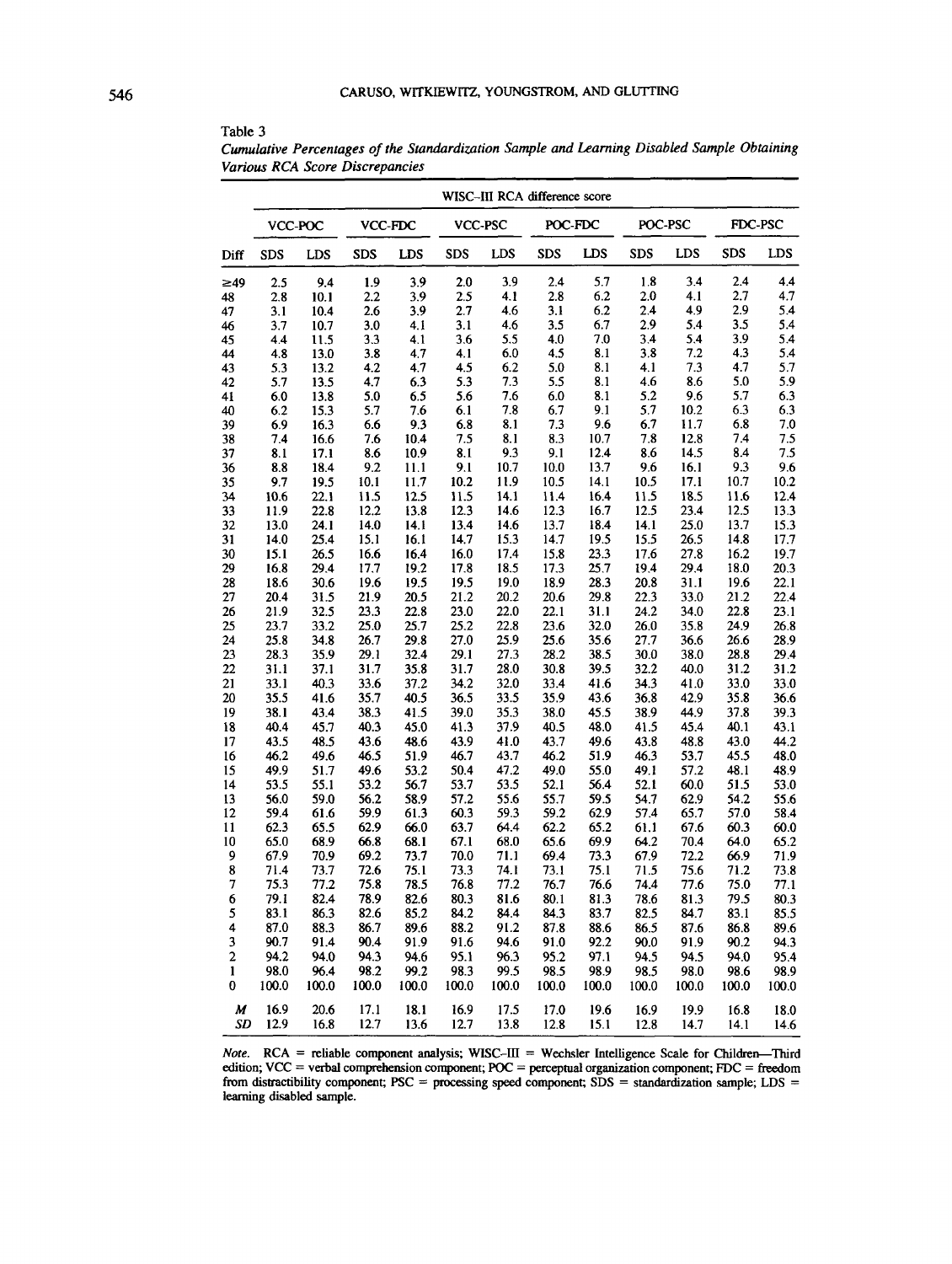found in Table 3, is 35.5%. If we were to suggest remediation for this child, we would need to make the same suggestion for over one third of the population, putting this child's discrepancy in perspective.

The identification of a difference of 20 as statistically significant is made possible by the high reliability of the VCC-POC difference score (.88; Table 4 of Caruso & Cliff, 2000), but that says nothing about whether the difference is rare, abnormal, important, or deserving of a remediation plan. Larger differences occur less frequently, and at some point determined by the individual practitioner, the difference will be sufficiently rare to warrant further action. The definition of rare that the individual practitioner selects may be determined by resource availability, other theoretical considerations, or, by default, one might use 5% or 10% as a reasonable definition (cf. Cahan, 1986; Glutting, McGrath, Kamphaus, & McDermott, 1992; Silverstein, 1981). The strength of the dual approach is that we can take measurement reliability into account when determining the statistical significance of the difference and then examine the importance of the difference by associating the examinee's difference score with a relevant comparison group.

Using this article and the RCA weights provided in Caruso and Cliff (2000), practitioners will now be able to use RCA to calculate highly reliable difference scores and to examine those differences for both statistical significance and rarity. Furthermore, the rarity of observed differences can be interpreted relative to a "normal" sample (i.e., the standardization sample) or a large learning disabled sample. In general, the standardization sample would provide the more relevant comparison group, as in the above example. Some practitioners or researchers, however, may be interested in the placement of a child within a sample of children formally diagnosed with a learning disability. For example, special education service providers may use the information to gauge the level of service appropriate for a child. A child with a severe discrepancy, relative to other children with learning disabilities, may have an individual education plan that includes a large amount of individual instruction, whereas a child whose scores indicate a less severe relative placement may have an educational plan that includes more group instruction. Of course, other information will be used to develop the educational plan for a child, but the rarity of a discrepancy in the learning disabled sample may be helpful. As more and more students are diagnosed with a learning disability (U.S. Department of Education, 1999), an issue that is becoming increasingly salient is the availability of resources for special education programs and the effect that various scoring methods and cutoff scores have on the number of children declared eligible (Braden & Weiss, 1988; Clarizio & Phillips, 1989; Evans, 1992; Payette & Clarizio, 1994). Comparing a child diagnosed with a learning disability with others with the same diagnosis should be helpful in determining where resources can be most appropriately devoted.

We recommend the following steps be taken when using the RCA approach. First, compute the RCA scores for VCC, POC, FDC, and PSC using the weights provided in Table 1 of Caruso and Cliff (2000). Then compute the difference scores and examine them for statistical significance using Table 7 from the same article. Next, for those differences that are statistically significant at a chosen  $\alpha$  level, examine the frequency with which they occurred in the standardization sample using Table 3 of this article. Those differences that are both statistically significant and sufficiently large to be considered rare in the standardization sample should then be the focus of test interpretation. When it is determined that the differences, combined with supporting information from other tests or other sources, are deserving of some individual education plan, the test interpreter may wish to compare the child's score with those of the learning disabled sample for assistance in determining the level of service to provide, as discussed above.

This study has certain limitations. First and foremost, the sample sizes were not large enough at the group level to provide separate analyses for individuals varying with respect to ethnicity. Future research examining the frequency of RCA differences in specific ethnic groups, as well as other aspects of the RCA scores such as their intercorrelation and reliability, would certainly be helpful for researchers who work with minority populations. Also, some practitioners may be hesitant to use differentially weighted scores because the weights are sample dependent (Cohen, 1990) or because the scores are more complicated to compute than the traditional equally weighted scores (Nunnally, 1970). We have addressed these issues elsewhere (Caruso & Cliff, 2000), but the basic defense of differential weighting is that the differential weights are often (as in the case of the WISC-III) highly replicable across samples, and that the added time necessary to use the differential weighting system is trivial compared with the total administration, scoring, and interpretation time for the test. Furthermore, there is no reason to believe that each of the subtests of the WISC-III will contribute equally to their respective factor score. The constructs for which scores are derived on the WISC-III are merely reifications, and it therefore seems allowable (and logical) to construct the scores in the manner that is most advantageous. The equally weighted index scores have several psychometric weaknesses, and this results in questionable validity (see, e.g., Glutting, Youngstrom, Ward, Ward, & Hale, 1997) and potential bias (Perloff & Persons, 1988). The uncorrelatedness (or near uncorrelatedness in the learning disabled sample) of the RCA scores is a valuable property in and of itself that additionally leads to other advantages (e.g., high reliability for differences), and for these reasons, we recommend that RCA be used to compute scores for the WISC-III. The present results will allow for a more comprehensive analysis of differences computed from RCA scores.

#### References

- Berk, R. A. (1982). Verbal-Performance IQ discrepancy score: A comment on reliability, abnormality, and validity. *Journal of Clinical Psychology, 38,* 636-641.
- Braden, J. P., & Weiss, L. (1988). Effects of simple difference versus regression discrepancy methods: An empirical study. *Journal of School Psychology, 26,* 133-142.
- Cahan, S. (1986). Significance testing of subtest score differences: The rules of the game. *Journal of Psychoeducational Assessment, 4,* 273- 280.
- Caruso, J. C., & Cliff, N. (2000). Increasing the reliability of Wechsler Intelligence Scale for Children—Third Edition difference scores with reliable component analysis. *Psychological Assessment, 12,* 89-96.
- Cattell, R. B. (1982). The clinical use of difference scores: Some psychometric problems. *Multivariate Experimental Clinical Research, 6,* 87- 98.
- Clarizio, H. F., & Phillips, S. E. (1989). Defining severe discrepancy in the diagnosis of learning disabilities: A comparison of method. *Journal of School Psychology, 27,* 383-391.